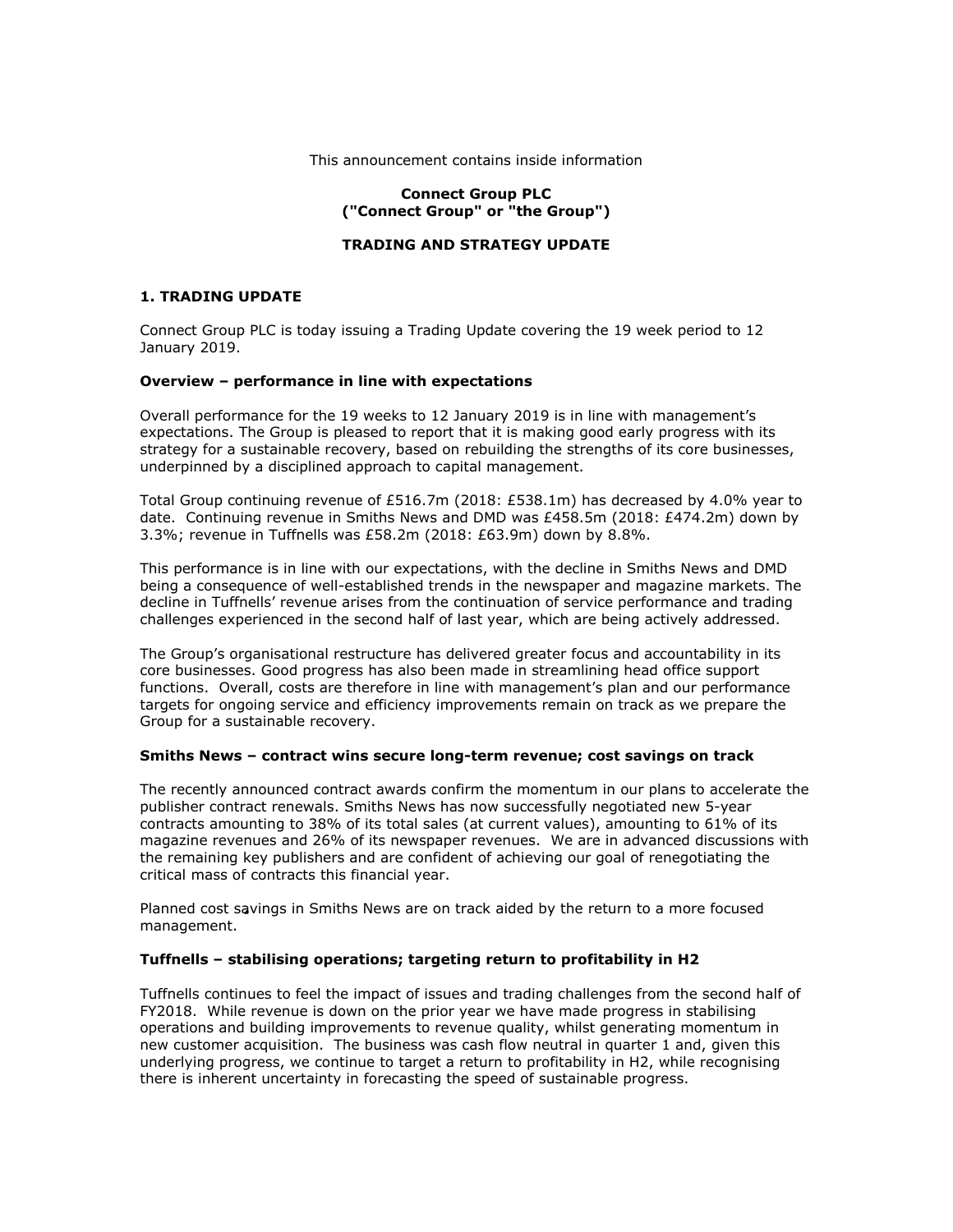# **2. STRATEGY**

The Group's medium-term strategy is focused on delivering sustainable improvements to the core businesses, underpinned by the introduction of lean process management and continuous improvement principles to drive efficiency savings and improved customer experience.

Good progress has been made with the immediate priorities that were outlined in the Group's preliminary financial results in November 2018 and we are confident of making further improvements over the remainder of the year. In January 2019, in line with our focus on these priorities, Smiths News sold its vended coffee proposition, trading as Jack's Beans, to an industry specialist, thereby removing another non-core distraction.

While our immediate focus is on rebuilding core operations, the Group's strategy recognises a medium term opportunity to offer distribution solutions that leverage our skills and infrastructure in near adjacent markets. These near adjacent propositions will be pursued and evaluated against strict investment criteria that ensure there is limited financial risk or operational distraction.

The Group's strategy will be underpinned by a disciplined approach to capital management that recognises and balances the interests of all our stakeholders.

### **CAPITAL ALLOCATION**

The Group intends to take a more prudent and disciplined approach to capital management. We expect free cash from operations to be sufficient to fund the investment needed for recovery, with the surplus used to reduce net debt while also maintaining an attractive total shareholder return.

### **Sale and leaseback of selected Tuffnells properties**

The Group has today announced proposals for the sale and leaseback of 16 freehold and longlease properties. The process is expected to raise up to  $E35m$  of net proceeds before tax and the Company is currently in the process of inviting bids from interested third parties. The net cash proceeds will be used to reduce the Group's net debt with its banking syndicate.

Assuming satisfactory terms can be reached with a successful third party, the proposals are currently expected to require shareholder approval as a Class 1 transaction pursuant to Listing Rule 10. We will keep shareholders informed via regulatory announcements as matters progress.

### **Net debt**

Net debt at 31 August 2018 was £83.4m, representing a net debt/EBITDA ratio of 1.8x. The Group is targeting a reduced net debt/EBITDA ratio of 1x by FY2021, with repayment achieved through a combination of surplus free cash from operations as well as proceeds from the proposed sale and leaseback of selected freehold and long lease properties.

In the near term, due to the lower EBITDA run rate from FY2018 and continued weak trading in Tuffnells, we anticipate the net debt/EBITDA ratio to peak at 2.0x at the half year, prior to the receipt of proceeds from our sale and leaseback proposals.

Capital expenditure, including remedial expenditure required in the Tuffnells business, is expected to be in the range of 30%-50% of EBITDA, with the application of strict criteria for return on capital employed.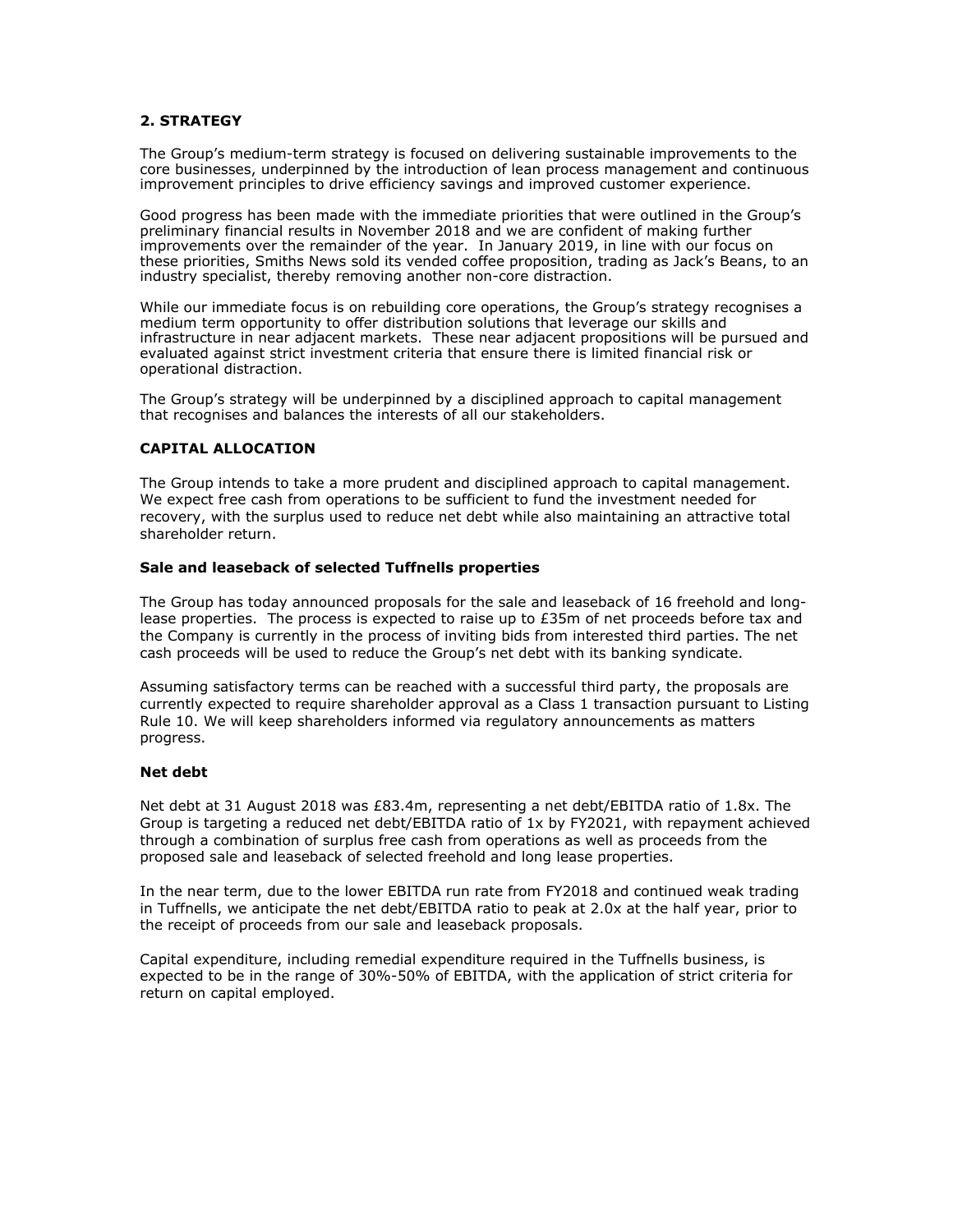## **Dividend**

While we will not be proposing an interim dividend in H1, the Group anticipates recommending a full year dividend of not less than 1.0p for FY2019, subject to meeting our cash and profit expectations and the continuation of a positive trading outlook. Looking ahead, the Board's medium-term priority is to continue strengthening the balance sheet while maintaining a progressive dividend as a proportion of average free cash flow. In this regard, we will target the payment of a full year dividend in the range of 10%-15% of free cash-flow from operations.

#### **SUMMARY**

Overall performance for the 19 weeks to 12 January 2019 is in line with management's expectations. The Group has made good progress with its priorities for FY2019, developing a strategy that is focused on the sustainable recovery of its core businesses, while recognising and preparing for wider opportunities in the medium term. The Group's plans are underpinned by a disciplined approach to capital management, which aims to meet the needs of all stakeholders.

The Group will announce its interim financial results for the six months ending 28 February 2019 on 1 May 2019.

## **INVESTOR MEETING**

The Group will hold a meeting for investors to discuss its recovery strategy and capital allocation approach on 22 January 2019 at the office of Buchanan Communications, 107 Cheapside, London EC2V 6DN. The meeting will commence at 2.00pm and an audio webcast will be available from 5pm today via the following link: <http://webcasting.buchanan.uk.com/broadcast/5c4585dcb1cda5032284d474>

Enquiries:

Connect Group PLC Jos Opdeweegh, Chief Executive Officer Tony Grace, Chief Financial Officer 01793 563641 [www.connectgroupplc.com](http://www.connectgroupplc.com/)

Buchanan Richard Oldworth / Jamie Hooper [connect@buchanan.uk.com](mailto:connect@buchanan.uk.com) www.buchanan.uk.com

#### **About Connect Group**

Connect Group PLC is a UK based specialist distributor and a leading provider of distribution solutions in complex and fragmented markets. The Group's networks are focused on serving high drop density early morning deliveries, and the demands of mixed and irregular sized freight.

The Group's core businesses are each leading players in their markets:

**Smiths News** is the UK's largest newspaper and magazine wholesaling business with an approximate 55 per cent market share. It distributes newspapers and magazines on behalf of the major national and